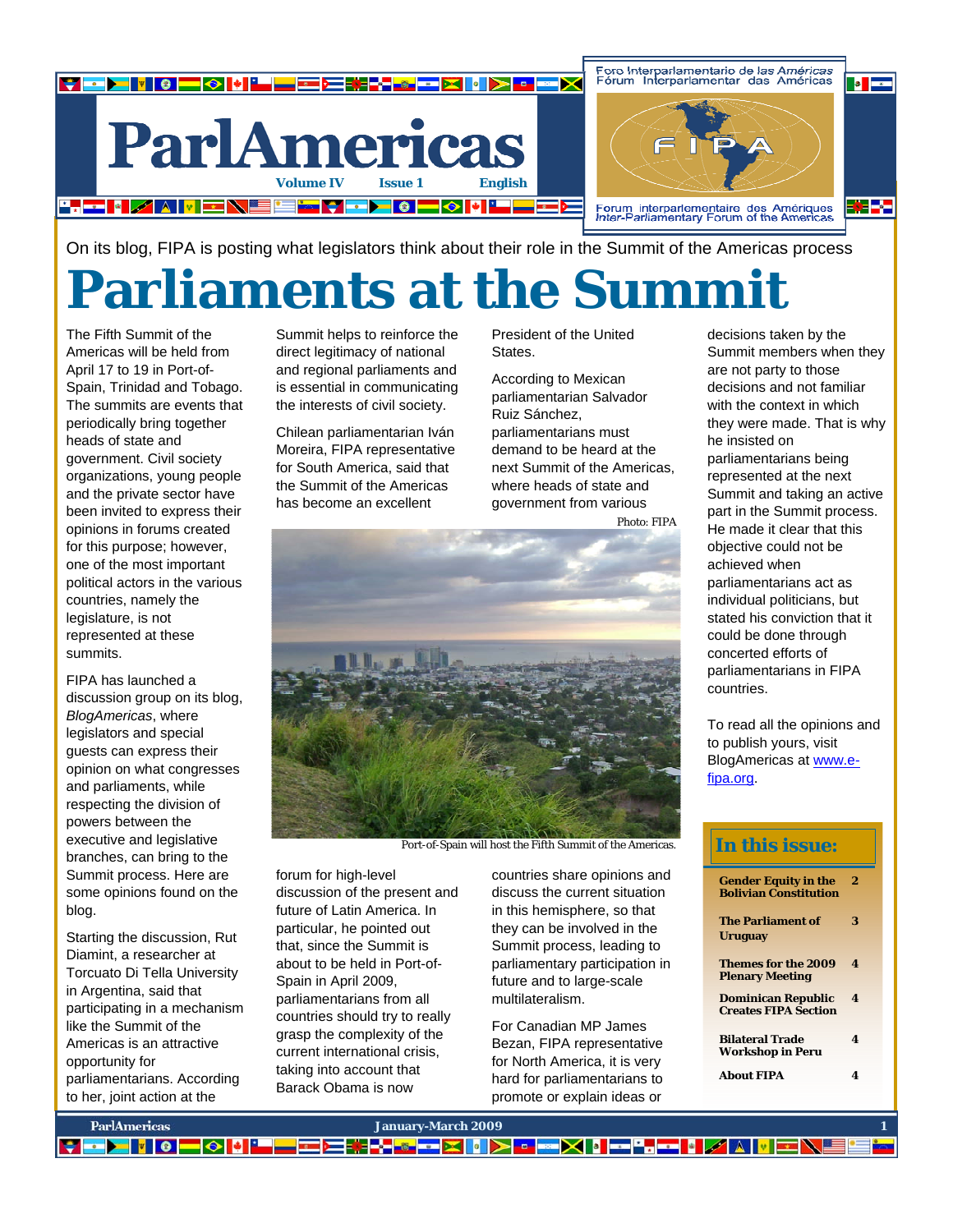# **The Status of Women in the New Bolivian Constitution**

*In commemorating International Women's Day on March 8, FIPA would like to share with its readers an opinion article on women's progress related to the new Bolivian Constitution.* 

The ethics of *"vivir bien"* (living well), a concept of development particular to the native and indigenous cultures of Bolivia, guide us to live in harmony and respect for nature. Men and women should live well by practising gender equality, inclusion, dignity, equitable distribution, justice, tolerance and democratic participation, reclaiming their ties with their cultural roots.

Since January 2006, Bolivia has undergone profound changes, culminating in the new Constitution (promulgated on February 7, 2009). This process is the result of prolonged social struggles since the 1990's by social, indigenous and rural movements and by popular organizations in the cities.

Bolivian women have always played an active part in these struggles to win and consolidate all their constitutional rights. The new Constitution seeks to end exclusion and discrimination against women. We briefly note some of the progress to equality and gender equity in the new Constitution.

The current Constitution recognizes that the Bolivian nation consists of all Bolivians, regardless of sex. In Spanish, it uses both the masculine and feminine forms (Article 3).

The principles, values and purposes of the state (Chapter 2) include equal opportunity and social and gender equity, and guarantee access to education, health and work for men and women.

Bolivia adopts a participatory, representative and

conditions for all (Article 14). Article 15 specifically states that everyone, and in particular women, has the right not to suffer physical, sexual and psychological violence.

The chapter on civil and political rights establishes equitable participation under equal conditions for men and women.

Social rights include the right

values of gender equity, nondifferentiation of roles, nonviolence and full application of human rights (Chapter 6).

With respect to land ownership, the state will allot public lands without discrimination on the basis of sex or civil or marital status (Article 395).

The new Constitution represents tremendous progress for Bolivian women

Photos: Lapidim



The new Bolivian Constitution guarantees access to education, health care and employment for men and women.

communitarian form of government, with equivalent conditions for men and women (Article 11).

As for fundamental rights and guarantees, the state forbids and punishes all forms of discrimination based on sex, color, age, sexual orientation, gender identity, civil status, religious creed (…) or other grounds that affect the recognition, enjoyment or exercise of rights under equal to secure motherhood, regardless of a woman's culture, with support before, during and after childbirth (Article 45).

The right to work means a guarantee of equal pay for men and women. It also means that pregnant women are entitled to keep their jobs for one year after their children are born (Article 49).

Education includes the

but there is still a long way to go. These constitutional precepts must now be translated into policies, laws, programs and projects ensuring their full and sustainable exercise.

*María Esther Udaeta, Sociologist, Bolivian Senator from the Movement Toward Socialism (MAS)* 

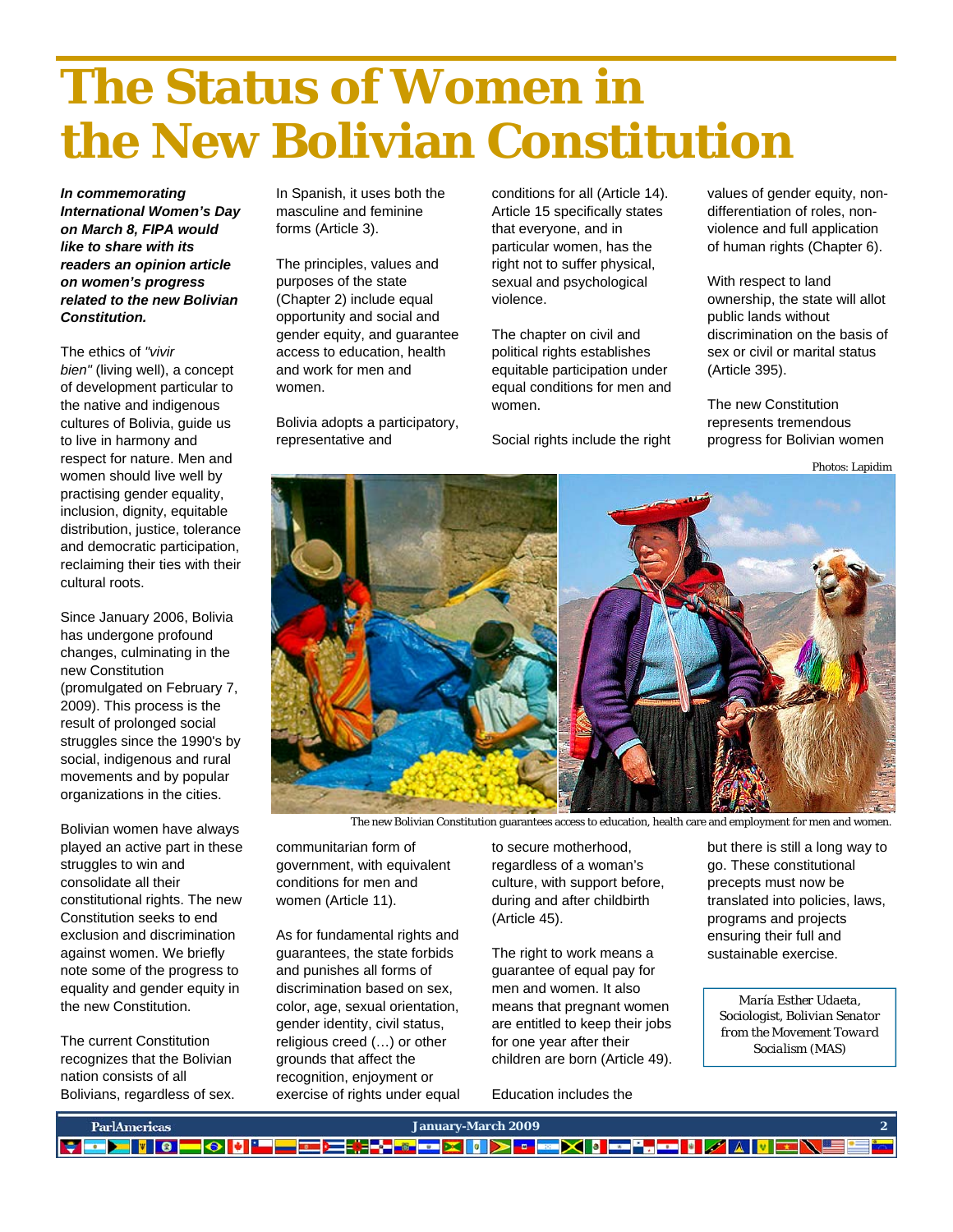# **Legislative Power in Uruguay**

Photo: Departamento de Fotografía del Poder Legislativo de Uruguay

Under the Constitution of the Eastern Republic of Uruguay (of 1967 and its amendments from the years 1989, 1994, 1996 and 2004), the Nation adopts a democratic republic form of government, recognizing the existence of three branches: the executive and legislative branches and the judiciary. Sovereignty is exercised directly by the electoral body (election, initiative and referendum), and indirectly by the representative branches established in the Constitution. Legislative power is exercised by the General Assembly, which is made up of the Chamber of Senators and the Chamber of Representatives (Deputies), which may act separately or jointly.

The thirty senators are elected in a single electoral circumscription. The Chamber of Senators also includes the Vice-President of the Republic, who is a full member and who acts as speaker of the Chamber and of the General Assembly.

#### The Chamber of

Representatives is made up of ninety-nine members elected to represent the 19 political departments into which the country is divided, with at least two representatives for each department. Both senators and deputies are directly elected by the people using the system of proportional representation. They serve five-year terms and are elected at the time of the presidential election.

The legislative branch is responsible for representing, legislating and monitoring. It may monitor the executive branch through requests for reports or questioning the



The original project for the Legislative Palace, conceived by architect Vittorio Meano, experienced important modifications.

Ministers of State. Such questioning may end up with the censure of one or more Ministers of State.

All bills shall have exclusive initiative of the executive branch in the determination of tax exemptions, establishment of minimum wages, product procurement prices, assets of public or private activity, job creation, interference in the retirement system, establishment of debt covenants and all budgetary matters.

#### The essence of parliamentary work is found in the work of the Standing Committees. These function in both chambers (17 in the Senate and 16 in the Chamber of Representatives and are classified according to subject area). There are also special committees assigned to a specific task and time, notwithstanding investigative committees.

The committees do not have the power to directly legislate; they are called upon as advisors to the

Plenaries. Representatives of civil society and social actors may appear before them to express their opinions.

After being approved by the two chambers, bills go to the executive branch for enactment or observation (veto). In the latter case, bills are returned to parliament. For the observation to be lifted, three-fifths of the members present in each of the chambers must be in favour. They may either accept the observations or reject them, while

#### **Chamber of Deputies (2005–2010)**

- ♦99 Deputies
- ♦ 11 Women
- ♦ 88 Men
- ♦ Main parties:

Progressive Encounter-Broad Front-New Majority 52,5 %

National Party 36.3%

Colorado Party 10.1%

Independent Party 1%

maintaining the approved bill.

The functions of the legislative branch also include, at meetings of both chambers, appointing the members of the Supreme Court of Justice, the Electoral Tribunal, the Accounts Tribunal and the Contentious Administrative Tribunal.

*International Relations Department, Chamber of Senators* 

#### **Chamber of Senators (2005–2010)**

♦30 Senators + the Vice-President of the Republic

- ♦ 3 Women
- ♦ 28 Men
- ♦Main parties:

Progressive Encounter-Broad Front-New Majority 54,9 % National Party 35,4 % Colorado Party 9,6 %

| ParlAmericas | January-March 2009 |  |
|--------------|--------------------|--|
|              |                    |  |